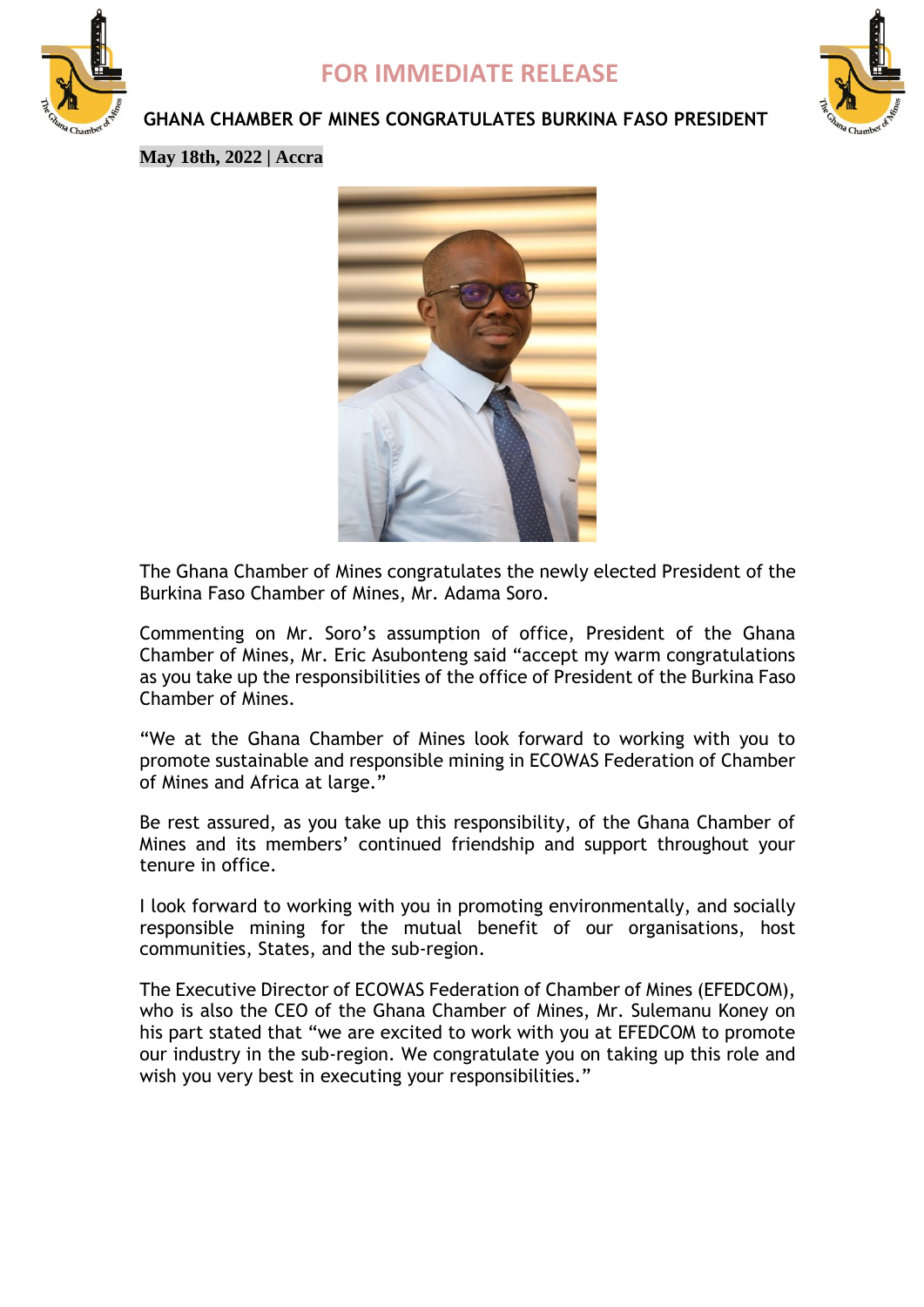### **FOR IMMEDIATE RELEASE**



#### *Profile of Adama Soro*

Adama Soro is the Vice-President in charge of Public Affairs of Endeavour Mining, a mining group in Burkina Faso. Endeavour Mining is one of the largest producers in the world with seven (7) mines in operation, including five (5) mines in Burkina Faso: Houndé, Mana, Boungou, Karma and Wahgnion. Exclusively based in West Africa, Endeavour Mining is the leading gold producer in West Africa, employing approximately 6,500 employees throughout the group.

Mr. Soro has built his career in promoting the private sector in general and mining. He holds a University Diploma in Scientific Education (DUES) specialising in Special and Higher Mathematics, a Master's degree in Business Administration and Management Sciences and a certification in Global Learning Initiative for International Trade.

He has also taken several training courses in the mining sector, including deposit management and economic evaluation at Queen's University in Kingston, Canada, and in Corporate Social Responsibility (CSR) with the International Development Institute in collaboration with McGill University of Canada. He has also been a temporary CSR teacher at some universities in Burkina Faso.

Mr. Soro worked for 18 years in the development of international affairs with French and Canadian diplomatic and cooperation services, international trade, and extractive sector management. He has participated in several national and regional initiatives as Trade Commissioner at the Canadian Embassy in Burkina Faso -- where he facilitated the licensing process for many Canadian mining companies -- including the signing of the first Foreign Investment Promotion and Protection Agreement - FIPA in 2015, between Burkina Faso and Canada.

Between October 2015 and December 2017, he held the position of Superintendent of Corporate Affairs of the Essakane Mine of the IAMGOLD group. Since 2016, He has been a member of the Board of Directors of the Chamber of Mines, and Chairman of the CSR and Communication Committee.

He began a new professional career with the Endeavour Mining Group as Country Director for Burkina Faso in January 2018. In this company, he was promoted to Vice-President of Public Affairs of Endeavour Mining for Burkina Faso in January 2021, a guarantee of the confidence that the Group, doubly listed on the London and Toronto Stock Exchange, places in him in Defence of his interests in Burkina Faso.

**\*\*END\*\***